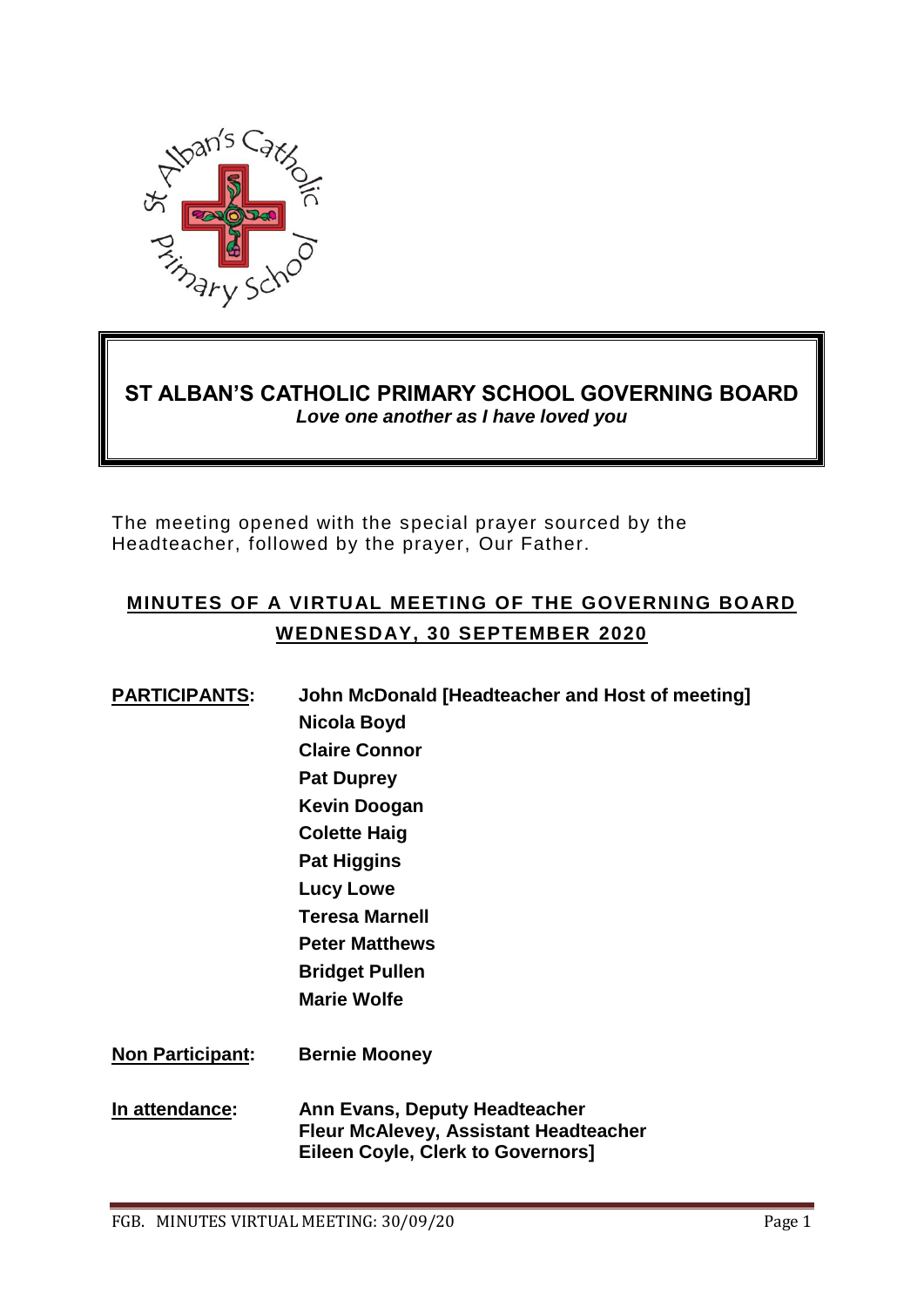### **1 WELCOME**

The Headteacher welcomed and thanked everyone for their participation in the virtual meeting of the Governing Board.

He expressed his gratitude to the Governors for agreeing to hold the extra meeting, which would serve as an induction to the new Committee system, in advance of the main Board meeting in November.

## **2 MEMBERSHIP OF THE GOVERNING BOARD**

The terms of office of Pat Duprey, Lucy Lowe, Louise Mulhern, and Colette Haig had expired on 31 August 2020.

The Diocese had appointed Pat Duprey and Lucy Lowe Foundation Governors for a further period of four years to 31 August 2024.

Colette Haig had been re-elected, unopposed, Staff Governor for a further period of four years to 31 August 2024.

Louise Mulhern had stated that work commitments prevented her from devoting the time required to the role of Governor, therefore she had stepped down as Foundation Governor from 31 August 2020.

### **RESOLVED: unanimously to –**

- **i.** congratulate Pat Duprey and Lucy Lowe on their re**appointment as Foundation Governor for four years to 31 August 2020, and thank them for their support and commitment;**
- **ii. congratulate Colette Haig on being re -elected Staff Governor;**
- **iii. ask the Headteacher to arrange for flowers to be sent to Louise Mulhern as a token of the Governors' appreciation for her support and involvement as a Governor and Vice Chair.**

**VACANCY FOR FOUNDATION GOVERNOR:** Clare Suffield, a recently retired Headteacher, had agreed to join the Board as Foundation Governor. The Diocese is processing her appointment.

**HEALTH & SAFETY GOVERNOR:** As directed by the Steering Group on 6 July 2020, the Headteacher had approached the person referred to, and she had expressed interest in becoming an Associate Governor for Health & Safety.

### **RESOLVED: To invite the person to meetings of the Assets Committee to advise on Health & Safety matters, without voting rights.**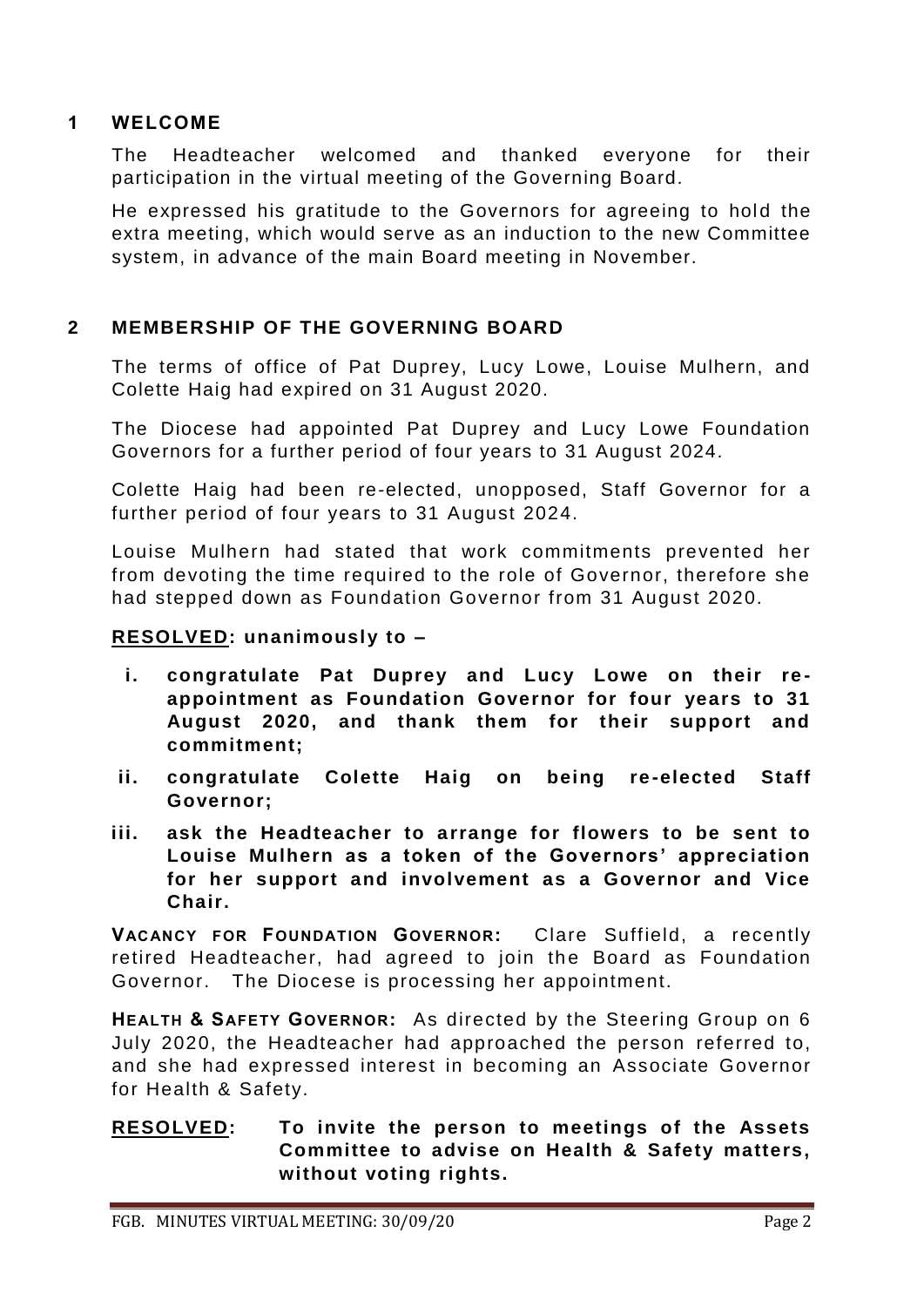## **3 ELECTION OF CHAIR AND VICE CHAIR 2020/21**

Pat Duprey stated that having been Chair of Governors for the previous two/three years, and performing several other roles and responsibilities connected with Governance, in 2019, she had announced her intention to step down as Chair in 2020.

After obtaining his agreement in advance, she nominated Kevin Doogan as Chair of the Governing Board in 2020/21. Kevin Doogan a ccepted the nomination.

Pat Higgins proposed, and Nicola Boyd seconded, Lucy Lowe as Vice Chair. Lucy Lowe accepted the nomination.

#### **RESOLVED: unanimously, to -**

- **i. elect Kevin Doogan Chair of the Governing Board, and Lucy Lowe Vice Chair in 2020/21.**
- **ii. congratulate Kevin and Lucy and thank them for accepting the role of Chair and Vice Chair, respectively;**
- **iii. thank Pat Duprey for leading the Governing Board in many different contexts throughout her tenure as Chair, and for continuing as a Foundation governor.**

### **KEVIN DOOGAN in the CHAIR**

### **4 DECLARATIONS OF INTEREST**

**4.1 PROFORMA FOR COMPLETION AND RETURN**: Each Governor participating agreed to complete, sign and return electronically to the school office, a Declaration of Interests proforma. In accordance with DfE guidance, the information provided would be posted on the school's website

**4.2 DECLARATIONS – CURRENT AGENDA**: Having reviewed the agenda, the Governors confirmed that they had no personal, pecuniary or prejudicial interest in any item on the agenda for this evening's meeting.

**4.3 DECLARATIONS FOR SCHOOL WEBSITE**: Each Governor participating agreed to complete, sign and return electronically to the school office a declaration concerning their membership of other Governing Boards, and any personal relationships with other governors or members of the school staff.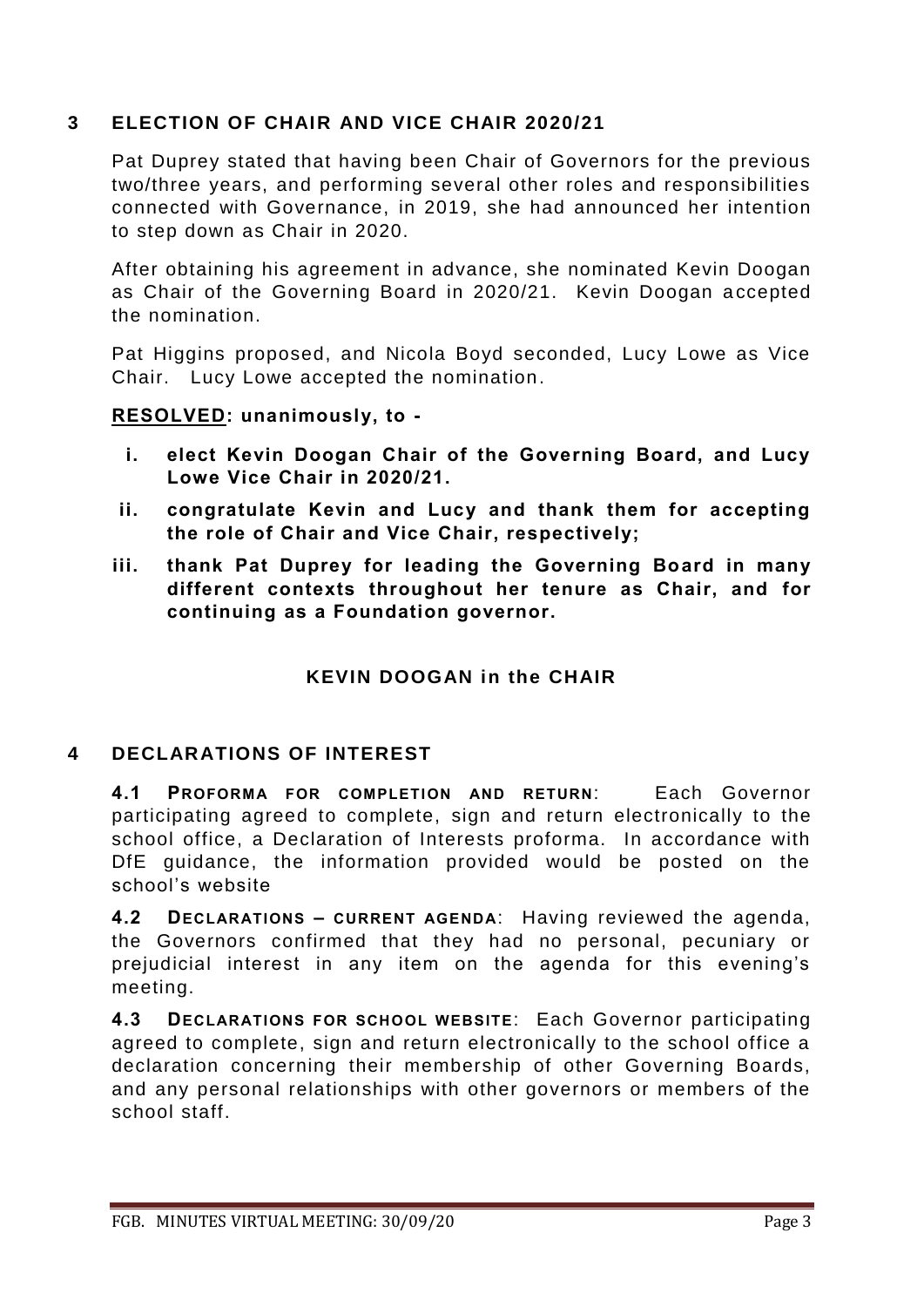**4.4 CONFIDENTIALITY STATEMENT**: Each Governor participating agreed to adhere to the confidentiality statement circulated with the agenda of meeting.

**4.5 GOVERNORS' CODE OF CONDUCT**: Each Governor participating agreed to adopt the Code of Conduct, based on a version published by the Catholic Education Society, and to sign and return the document electronically to the school office.

**4.6 GOVERNORS' ATTENDANCE AT MEETINGS**. Schools are required to publish on their website information on Governors' attendance at meetings during the previous academic year. A schedule of dates and names showing attendance in 2019/20, had been sent to the Governors for information, with the agenda of meeting.

# **5 THE SCHEME OF DELEGATION**

**5.1 COMMITTEE STRUCTURE:** At its meeting on 6 July 2020, the steering group had recommended that the Governing Board adopts the new Committee structure from September 2020.

### **RESOLVED, unanimously, to adopt the Committee structure recommended by the Steering Group on 6 July 2020.**

**5.2 COMMITTEES TERMS OF REFERENCE**: Terms of reference for the Governors' Committee had been distributed with the agenda for meeting.

The Headteacher described the remit of each Committee, drawing particular attention to the roles and responsibilities of the two Statutory Committees.

As an alternative to nominating a small number of governors to fulfil certain functions, all the Governors, apart from the Headteacher and staff governor, would be named Governors on the First and the Second Committee. The First Committee, comprising the Vice Chair and two named Governors chosen according to their availability on the day, would deal with matters relating to staff discipline, dismissals, redundancies and complaints. The Second Committee, comprising the Chair of Governors and two named Governors chosen according to their availability on the day, would deal with appeals against the decisions of the First Committee.

## **RESOLVED, unanimously, to**

- **i. adopt the Terms of Reference for Governors' Committees;**
- **ii. request that each Committee reviews its terms of reference at its first meeting.**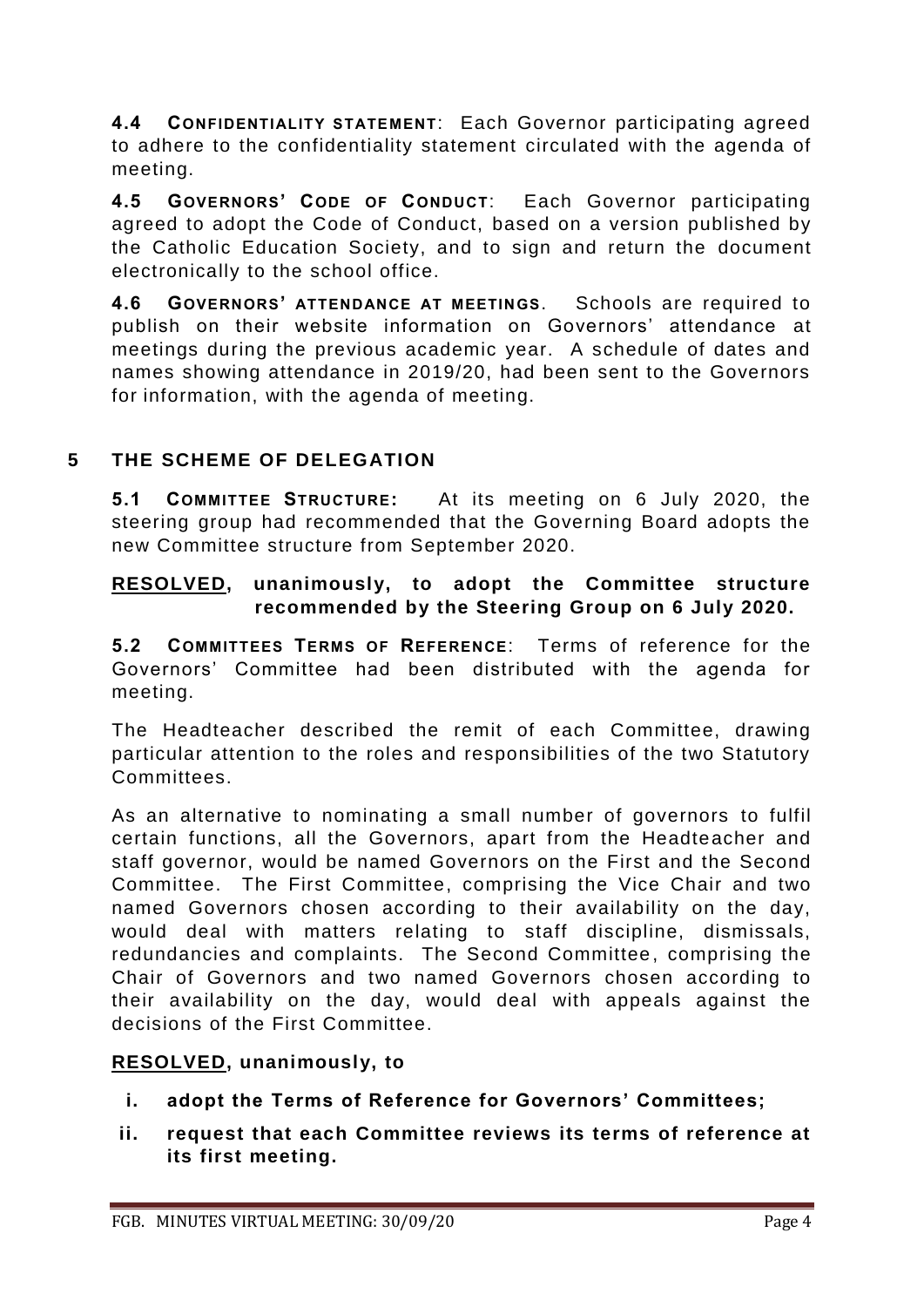#### **5.3 ASSIGN GOVERNORS TO COMMITTEES**:

### **RESOLVED: The Headteacher, the Chair and the Vice Chair to assign Governors to the Committees, based on their Skills Audits.**

#### **6 NOMINATED GOVERNOR: SAFEGUARDING CHILDREN 2020/21**

Pat Duprey relinquished the role of Nominated Governor for Safeguarding Children with immediate effect.

The Headteacher described the duties and responsibilities attached to the role.

Nicola Boyd explained that her employment involves different aspects of Safeguarding Children and that she has immediate access to Children's Social Services and Child Welfare. She was confident that she had the expertise and experience to undertake the duties of Governor for Safeguarding Children.

### **RESOLVED: To appoint Nicola Boyd as the Nominated Governor for Safeguarding Children in 2020/21**.

### **7 DIOCESAN BRIEFING FOR GOVERNORS**

The Diocese had asked Governing Boards to nominate one only representative to join virtual Governors' briefings.

**Lucy Lowe volunteered to join Governors' briefings on behalf of the Governing Board**.

### **8 CALENDAR OF MEETINGS**

A draft outline of Governors' meetings in 2020/21 had been circulated to the Governors in advance of the meeting.

The Headteacher invited the Governors to consider the possibility of having Governor Days, to include a couple of meetings of Governors' committees. There was no support for the suggestion.

The Governors stated that Tuesday would be their preferred day of the week for meetings.

### **RESOLVED:**